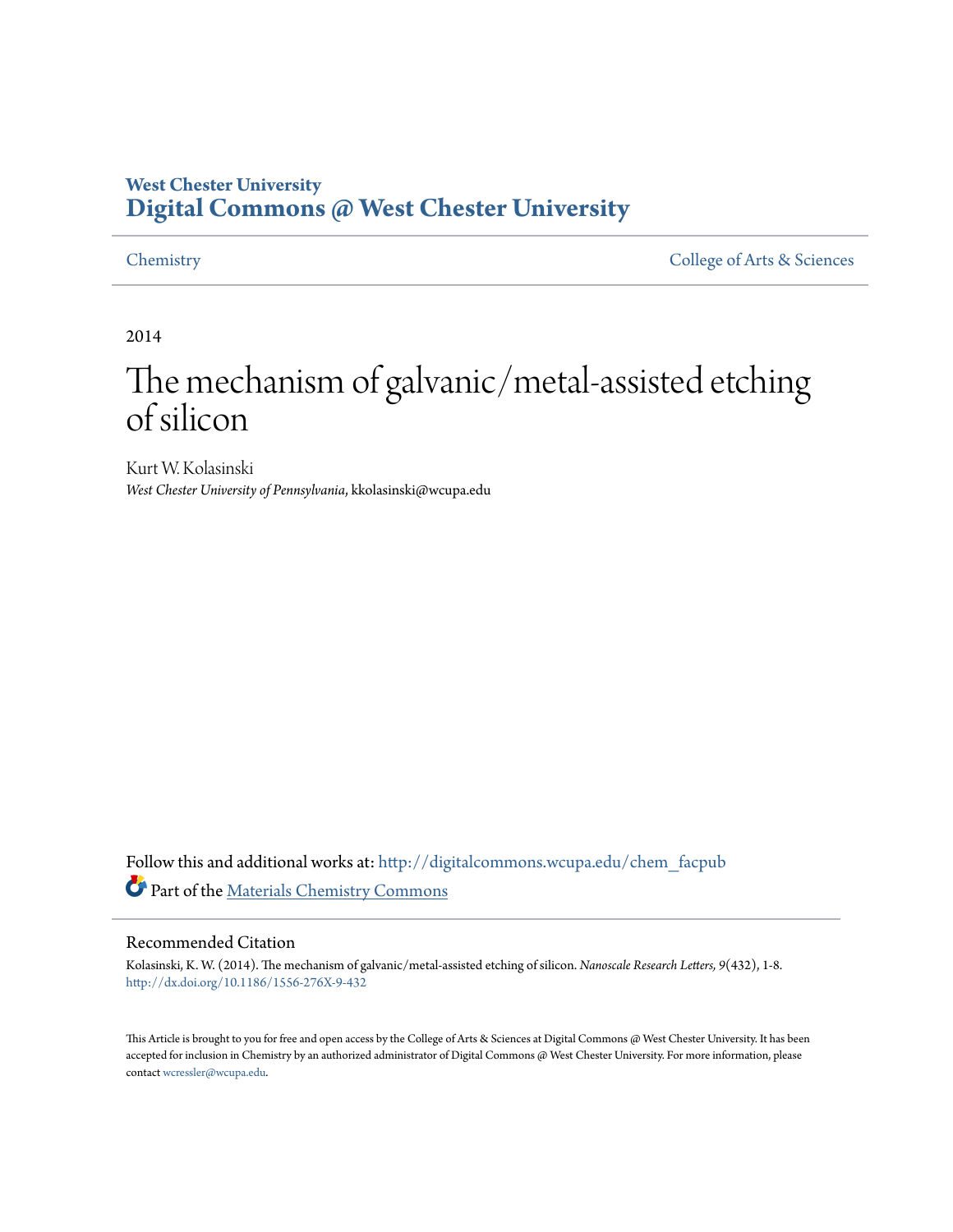# **NANO EXPRESS** Open Access and the set of the set of the set of the set of the set of the set of the set of the set of the set of the set of the set of the set of the set of the set of the set of the set of the set of the

# The mechanism of galvanic/metal-assisted etching of silicon

Kurt W Kolasinski

# Abstract

Metal-assisted etching is initiated by hole injection from an oxidant catalyzed by a metal nanoparticle or film on a Si surface. It is shown that the electronic structure of the metal/Si interface, i.e., band bending, is not conducive to diffusion of the injected hole away from the metal in the case of Ag or away from the metal/Si interface in the cases of Au, Pd, and Pt. Since holes do not diffuse away from the metals, the electric field resulting from charging of the metal after hole injection must instead be the cause of metal-assisted etching.

Keywords: Nanowires; Porous silicon; Nanostructures; Reaction dynamics; Electron transfer; Stain etching; Galvanic etching; Metal-assisted etching

# Background

Electroless etching of silicon induced by an oxidant in acidic fluoride solutions was first described by Fuller and Ditzenberger [\[1](#page-7-0)], Turner [[2\]](#page-7-0), and Archer [[3\]](#page-7-0) in a regime that produces nanocrystalline porous silicon. These porous films exhibit colors induced by white light interference effects and scattering; hence, they were called stain films and the process stain etching. Kolasinski [[4-6](#page-7-0)] has recently unambiguously demonstrated that hole injection into the Si valence band initiates etching and is the ratedetermining step in the overall etch process. Furthermore, the connection of hole injection to the electronic structure of Si is what leads to the inherently self-limiting nature of stain etching that produces nanostructures. This is because quantum confinement leads to a downward shift in the valence band when Si features drop below approximately 2 nm in a critical dimension. The downward shift of the valence band with decreasing feature size decreases the rate of hole injection into the pore walls of the porous film, which effectively passivates the walls toward further electroless etching.

Two extremely versatile variations on stain etching have gained considerable interest because they are capable of producing not only patterned films within Si devices but also ordered arrays of pores or nanowires [[7,8\]](#page-8-0). The first process is called galvanic etching. It was demonstrated in

Correspondence: [kkolasinski@wcupa.edu](mailto:kkolasinski@wcupa.edu)

Department of Chemistry, West Chester University, West Chester, PA 19383-2115, USA

a controlled manner by Kelly and co-workers [[9-12\]](#page-8-0). In galvanic etching, a planar metal film is deposited on a wafer (either on the front face or on the back face). Upon exposure of the wafer to an oxidant  $+$  HF solution, the metal catalyzes hole injection from the oxidant. The second process is metal-assisted etching. Li and Bohn [[13](#page-8-0)] recognized that the presence of metal localizes etching to the vicinity of the metal. Therefore, if well-spaced metal nanoparticles are used as a catalyst, pores can be etched. If a metal film with an array of openings is deposited, the substrate beneath the metal is etched with the unetched Si beneath the openings being left as nanowires with roughly the same size as the openings.

The purposes of this report are to demonstrate that the mechanism proposed in the literature to explain both galvanic and metal-assisted etching is incorrect and to propose a new one on the basis of an understanding of the band structure of the system.

The mechanism proposed in the literature [[7,12,13\]](#page-8-0) to explain galvanic and metal-assisted etching is analogous to stain etching. In stain etching, a hole is injected directly into the Si valence band wherever the oxidant collides with the surface. Direct measurements of etch rates and comparison to Marcus theory demonstrated [\[5](#page-7-0)] that each hole injected is used to etch one Si atom. Because of the random nature of oxidant/surface collisions, optimized stain etching produces thin films of porous Si (por-Si) with randomized pores but uniform lateral porosity (porosity gradients from top to bottom of the film are



© 2014 Kolasinski; licensee Springer. This is an Open Access article distributed under the terms of the Creative Commons Attribution License [\(http://creativecommons.org/licenses/by/4.0\)](http://creativecommons.org/licenses/by/4.0), which permits unrestricted use, distribution, and reproduction in any medium, provided the original work is properly credited.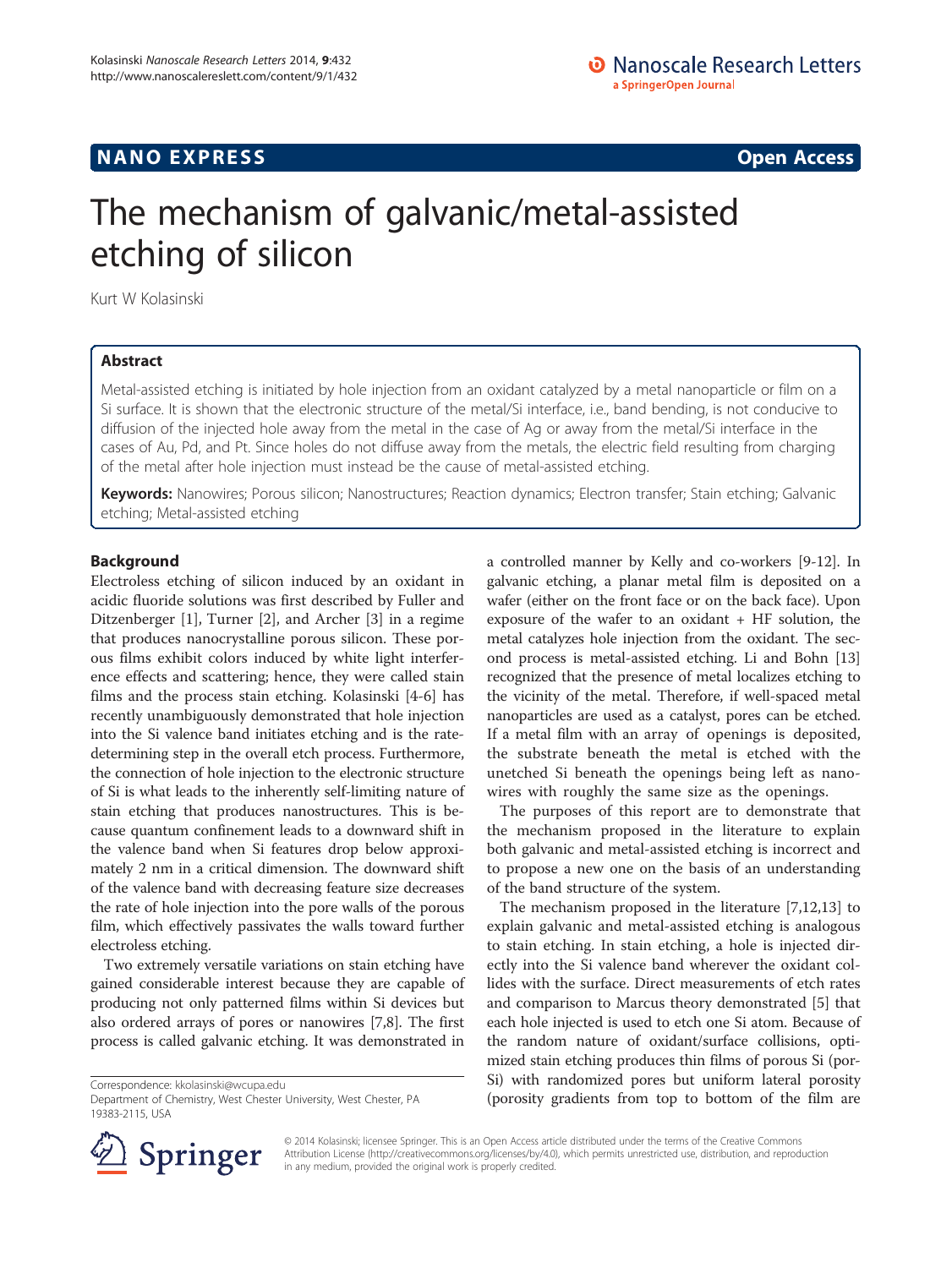<span id="page-2-0"></span>observed for thick films). In contrast, metal-assisted etching is concentrated on the region of the metal/Si interface.

There are, however, several problems with the literature model of metal-assisted etching. First, as shown in many reports [\[7,8](#page-8-0)], the pore left by the etch track of a metal nanoparticle is usually surrounded by a microporous region. Within the literature model, this is ascribed to holes diffusing into the Si away from the metal. Second, if holes are produced at the metal/Si interface - which lies at the bottom of the metal nanoparticle not exposed to the solution - how is the HF solution transported there to facilitate etching? Third, why does the hole leave the metal since the Fermi level lies above the bulk Si valence band?

The transport of holes is determined by the band structure of the metal/Si interface. Hot holes injected far below  $E_F$  will relax to  $E_F$  in less than a femtosecond. At the Fermi velocity, this means that they can travel no more than a few nanometers before they cool to the top of the band. In any case, according to Marcus theory, the majority of holes are injected at  $E<sub>F</sub>$ . Thus, we need not consider hot hole transport. Below, we will show that an approximate calculation of the electronic structure at the metal/Si interface using the Schottky-Mott relationships [[14](#page-8-0),[15](#page-8-0)] does not support the idea of hole diffusion away from the metal/Si interface. Instead, the charge stays on the metal nanoparticle, which generates an electric field. The charged metal then effectively acts like a localized power supply that induces anodic etching.

# Methods

Etching was performed on (1) Si(100) 0 to 100  $\Omega$  cm ptype test grade wafers, (2) Si(111) mechanical grade n-type wafers (both University Wafer, Boston, MA, USA), or (3) unpolished single crystal reclaimed wafer chunks (Union Carbide Corporation, Houston, TX, USA). Chunks were sieved to obtain a narrow size distribution (3.35 to 4.75 mm). The sample size was large enough (approximately 2 g) to ensure constant initial surface area. The silicon was cleaned by ultrasonication in acetone then ethanol followed by rinsing in water. After etching, samples were rinsed in water and ethanol, then dried in a stream of Ar gas.  $V_2O_5$ (Fisher certified grade (Thermo Fisher Scientific, Waltham, MA, USA)), HOOH (EMD Chemical (Gibbstown, NJ, USA), 30% solution in water), and HF (JT Baker (Phillipsburg, NJ, USA), 49% analytical grade) were used to create stain etchants. Metal deposition was performed galvanically by adding a few drops of 0.1 to 1 mM metal salt solution to HF, resulting in metal coverage of about 5% of the Si surface. The Si wafers with metal deposits were then transferred directly to the stain etchant with a droplet of deposition solution covering the wafer. In this manner, the H-terminated surface and the deposited metal nanoparticles were never exposed to the atmosphere and potential contamination. Aqueous salt solutions used for deposition include PdCl<sub>2</sub> (Sigma-Aldrich (St. Louis, MO, USA), reagent plus, 99%), AgNO<sub>3</sub> (ACS certified, >99.7%),  $H_2PtCl_6$ (EMD Chemical,  $10\%$  ( $w/w$ ) solution), and CuCl (Allied Chemical (Morristown, NJ, USA), reagent grade 98%).

# Results and discussion

The Fermi energy of intrinsic Si,  $E_i$ , lies in the middle of the band gap equidistant from the conduction band minimum  $E_C$  and the valence band maximum  $E_V$ . Based on the doping level, the Fermi energy of doped Si  $E_F$  shifts up in n-type or down in p-type Si according to

$$
E_F - E_i = k_B T \ln(n_D/n_i)
$$
 (1)

$$
E_i - E_{\rm F} = k_{\rm B} T \ln(n_{\rm A}/n_i),\tag{2}
$$

where  $n_i$  is the intrinsic density of donors in Si,  $n_D$  is the donor density in n-type Si and  $n_A$  is the acceptor density in p-type Si. From the work of Novikov [\[16\]](#page-8-0), the value of the intrinsic work function can be obtained,  $E_i = 4.78 \pm 0.08$ eV. The intrinsic donor density is  $n_i = 1.08 \times 10^{10}$  cm<sup>-3</sup> at 300 K [[15](#page-8-0)]. Here, I use typical donor densities of  $n_D = 1 \times$  $10^{15}$  cm<sup>-3</sup>, which corresponds to 5  $\Omega$  cm, and  $n_A = 1 \times$ 10<sup>15</sup> cm<sup>-3</sup>, which corresponds to 14 Ω cm. Accordingly,  $E_F - E_i = 0.296$  eV on n-type Si and  $E_i - E_F = 0.296$  eV on p-type Si. The doping density is not critical as changing the values from  $10^{14}$  cm<sup>-3</sup> to  $10^{16}$  cm<sup>-3</sup> will only change  $E_F$  –  $E_i$  by ±0.06 eV, i.e., less than the uncertainty in  $E_i$ .

These values are used to calculate the work function of Si,  $\Phi$ <sub>S</sub> (see Table [1\)](#page-3-0). The positions of the Si bands are calculated with a Schottky-Mott analysis. This analysis assumes that (i) the Fermi energy of a metal and semiconductor in electrical contact is equal throughout both materials, (ii) the vacuum energy of Si varies smoothly and is only equal to that of the metal at the interface, and (iii) the electron affinity and band gap of Si are constant. Ideal Schottky barrier heights ( $E_{b,n}^{ideal}$  and  $E_{b,p}^{ideal}$  for n-type and p-type Si, respectively) and band positions in the absence of formation of surface states and reconstruction at the interface are calculated according to the Schottky-Mott relationships [\[14,15,17](#page-8-0)].

$$
E_{b,n}^{\text{ideal}} = \Phi_{\text{M}} - \chi_{\text{S}} \tag{3}
$$

$$
E_{b,p}^{\text{ideal}} = \chi_{\text{S}} + E_{\text{g}} - \Phi_{\text{M}}
$$
\n
$$
\tag{4}
$$

$$
E_{\rm vac}(z) = E_{\rm vac, Sibulk} + \Phi_{\rm D}(z)
$$
\n(5)

$$
E_{\rm C}(z) = E_{\rm vac, Sibulk} - \chi_{\rm S} + \Phi_{\rm D}(z)
$$
 (6)

$$
E_V(z) = E_{\text{vac, Si bulk}} - \chi_{\text{S}} - E_{\text{g}} + \Phi_{\text{D}}(z)
$$
 (7)

$$
\Phi_{\rm D}(z=0) = \Phi_{\rm D} = \Phi_{\rm M} - \Phi_{\rm S} \tag{8}
$$

 $\Phi_{\rm M}$  is the metal work function,  $\chi_{\rm s}$  is the Si electron affinity, and  $E_{\rm g}$  is the Si bandgap.  $E_{\rm vac}(z)$  is the vacuum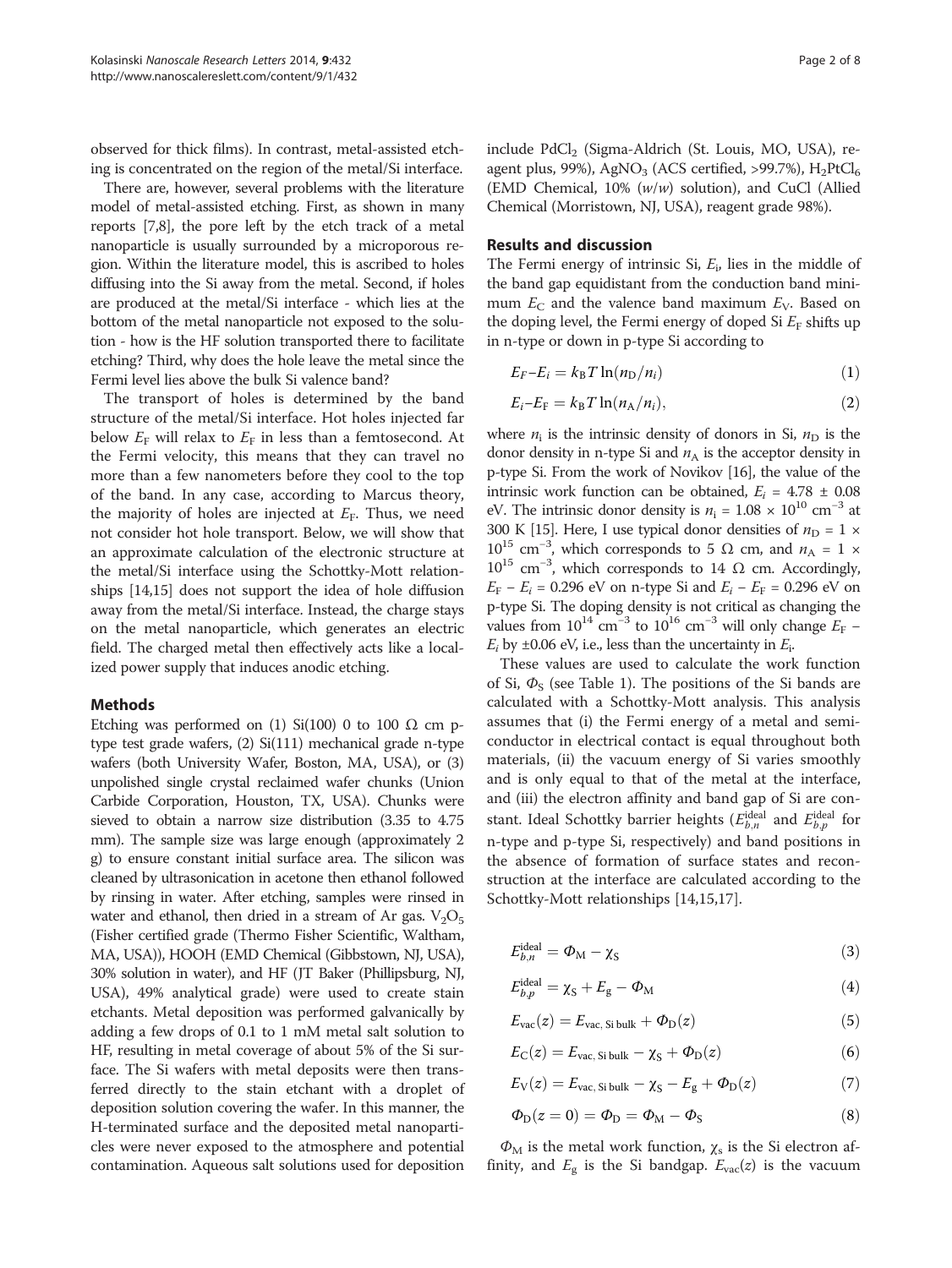|    | $\Phi$ /eV  | $E_{b,n}^{\rm exp}/{\rm eV}$ | $E_{b,n}^{\rm ideal}/{\sf eV}$ | $E_{b,p}^{\rm ideal}/\mathrm{eV}$ | $E^o/V$                   |
|----|-------------|------------------------------|--------------------------------|-----------------------------------|---------------------------|
| Ag | 4.74        | $0.60 \pm 0.03$ [18]         | 0.69                           | 0.43                              | 0.7996                    |
| Au | 5.31        | $0.84 \pm 0.02$ [19]         | 1.26                           | $-0.14$                           | 1.498                     |
| Pd | 5.6         | $0.75$ [20]                  | 1.55                           | $-0.43$                           | 0.951                     |
| Pt | 5.93        | $0.85$ [20]                  | 1.88                           | $-0.76$                           | 1.18                      |
| Si | 4.48 n-type | Equation 1                   | $\chi$ <sub>S</sub> = 4.05     | $E_{\alpha} = 1.12$               | Approximately 0.7 $(E_v)$ |
|    | 5.08 p type | Eq. $(2)$                    |                                |                                   |                           |

<span id="page-3-0"></span>Table 1 Work function Ø, experimental Schottky barrier on  $n$ -type Si E $_{\rm b,n}^{\rm exp}$ , calculated Schottky barriers, E $_{\rm b,n}^{\rm ideal}$  and E $_{\rm b,p}^{\rm ideal}$  , and standard electrochemical potential E°

The Si work functions are calculated for a doping density of 1 × 10<sup>15</sup> cm<sup>-3</sup>. The values of the Si electron affinity <sub>Zs</sub> and band gap E<sub>g</sub> are taken from Sze [[15\]](#page-8-0). The<br>electrochemical potential of the Si valence band i electrochemical potential of the Si valence band is taken from [[17\]](#page-8-0). Metal work functions for (111) plane and  $E^{\circ}$  are taken from [\[21\]](#page-8-0).

energy in Si as a function of the distance from the interface z.  $E_{\text{vac}}$ ,  $S_i$  bulk is the constant value of  $E_{\text{vac}}$  deep in the Si bulk.  $\Phi_D(z)$  is the value of band bending, which ranges from zero in the bulk to a maximum of  $\Phi_D$  at the interface. The precise shape and width of the space charge layer are not important, which for convenience is approximated by a simple exponential function to smoothly connect the limiting values at the interface and in the bulk. The Fermi energy is used as the origin,  $E_F = 0$ . The values of these parameters, the standard electrochemical potentials  $E^{\circ}$ , and the calculation results are summarized in Table 1. The resulting band diagrams are shown in Figures [1](#page-5-0) and [2.](#page-6-0)

In textbooks, it is commonly shown that bands bend upward in n-type Si and downward in p-type Si. Furthermore, it is common to observe upward band bending for n-type Si and downward band bending for p-type Si in aqueous solutions. However, the Schottky-Mott relationships show that upward or downward band bending of the metal/Si interface is controlled by whether the work function of the metal or that of Si is greater. As it turns out, the work functions of three very commonly encountered metals - namely, those of Al, Cu, and Ag - are all lower than the work function of p-type Si but greater than n-type Si. Therefore, the interfaces of Al, Cu, and Ag with Si all conform to the commonly expected trends. Al and Cu are of lower utility in metal-assisted etching. Therefore, the results of calculations only for Ag/Si are shown in Figures [1](#page-5-0)a and [2](#page-6-0)a.

Three other commonly used metals for metal-assisted etching, all of which can be deposited by galvanic displacement deposition from solution, are Au, Pt, and Pd. These are all high work function metals compared to Si. In all three cases, the bands bend upward.

As discussed by Tung [[14\]](#page-8-0), the Schottky-Mott relationships are an approximation to the true Schottky barrier height because the presence of surface states, reconstructions, or lack of an abrupt interface can lead to lower values. This is corroborated by comparison of the experimental values on n-type Si to the calculated values in Table 1. The values for Ag are close to the ideal value. In all other cases, interfacial chemical and structural changes reduce the barriers below the ideal values. However, the shape of the band bending is always correctly predicted by the Schottky-Mott relations. Therefore, they can be used to characterize the qualitative shape of the bands at the interface, and deviations from ideal character will not be important for hole injection into the valence band as discussed below.

It is not the Schottky barrier itself that is of interest; rather, it is band bending and the energy of the Si valance band at the interface that are important. This is because a hole must be transferred from the metal to the Si valence band to induce etching. The Schottky-Mott analysis allows us to calculate the energy of the Si valence band maximum at the interface, which is labeled  $E$  in Figures [1](#page-5-0) and [2](#page-6-0). Holes naturally relax to the highest available energy in a band, whereas electrons relax to the lowest energy in the band. The definition of the Schottky barrier height is the energy required to move a charge carrier from the metal to the Si interface; however, the carrier changes from p-type to n-type Si. On p-type material, the Schottky barrier height is the energy required to move a hole from the metal to the Si valence band at the interface. Therefore, the Schottky barrier height is the same as the energy of the Si valence band maximum at the interface. On n-type material, the Schottky barrier height is the energy required to move a hole from the Si conduction band at the interface to the metal. This value is not directly relevant to the discussion of etching. Rather, it is again the energy of the Si valence band maximum at the interface E that is required. A nonideal interface may introduce gap states between the conduction and valence bands, which affects the Schottky barrier height. However, the introduction of gap states does not change  $E$ . Therefore, any inaccuracies in the Schottky-Mott relationships will not change the direction of band bending and should not affect the conclusions of the model presented here.

Figures [1](#page-5-0) and [2](#page-6-0) show that Ag is clearly different than all other metals. Holes injected into Ag are more stable in Ag than they are either in Si or at the Ag/Si interface. In the three other cases, holes injected into the metal should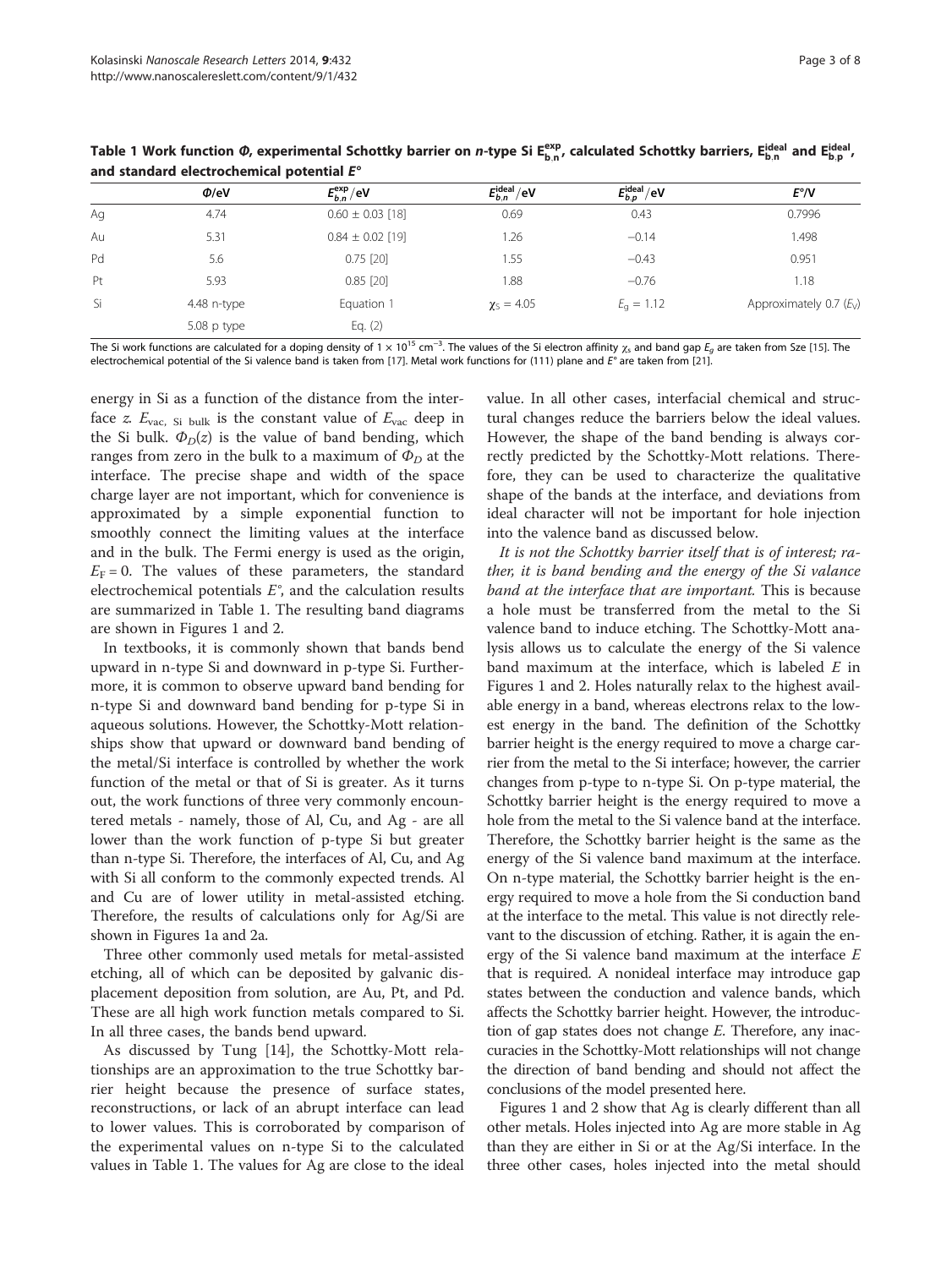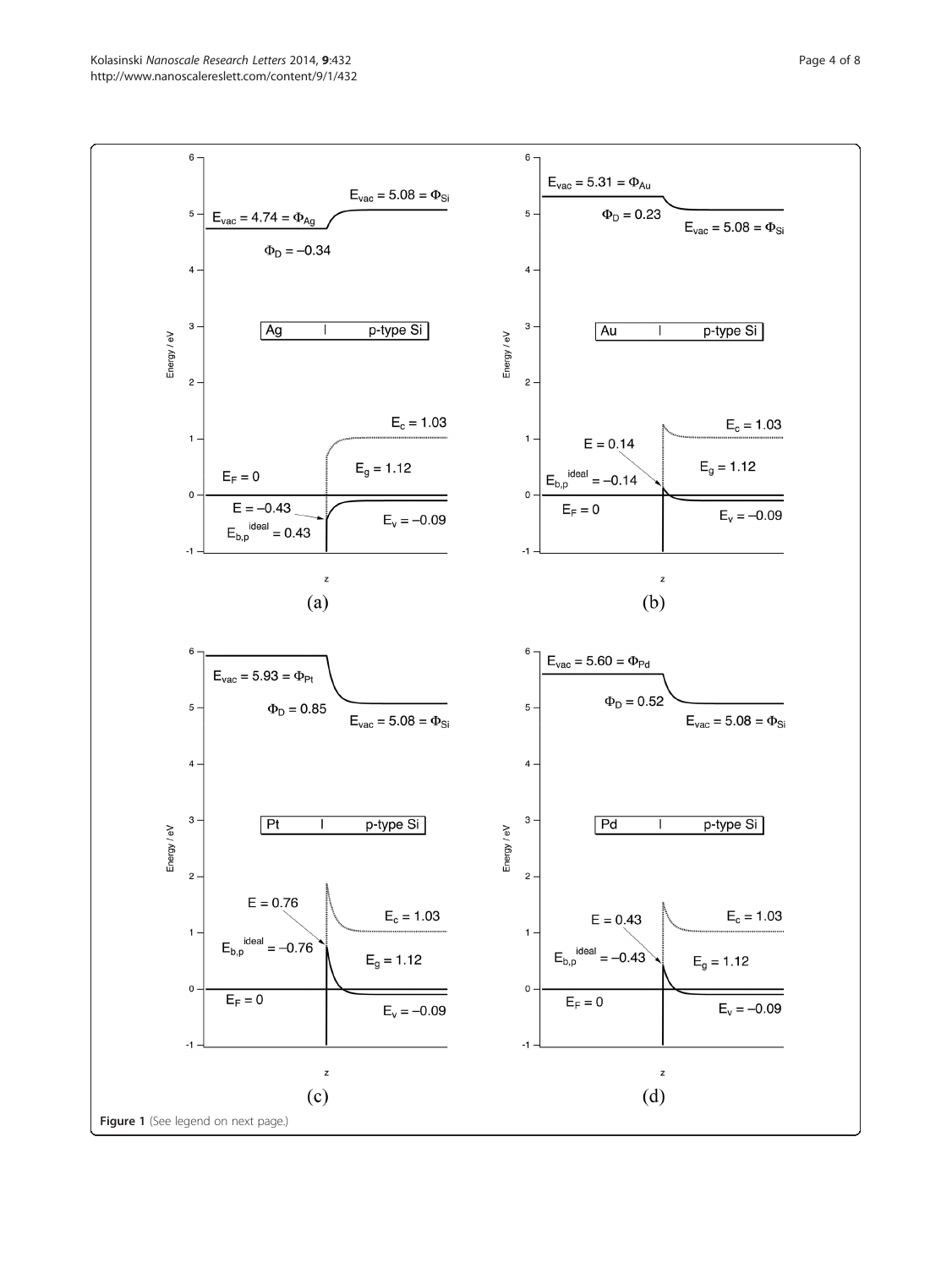<span id="page-5-0"></span>(See figure on previous page.)

Figure 1 Band bending at the metal/p-type Si interface for (a) Ag, (b) Au, (c) Pt, and (d) Pd.  $E_{\text{vac}}$  = the vacuum energy.  $\mathcal{D}_{\text{M}}$  = metal work function.  $\Phi_{Si}$  = Si work function.  $E_q$  = Si band gap.  $E_F$  = Fermi energy.  $E_C$  = Si conduction band energy.  $E_V$  = Si valence band energy.  $\varPhi_{\rm D}$  = maximum band bending. The value E indicates the energy of the Si valence band directly at the metal/Si interface. E $_{b,p}^{\rm ideal}$  is the Schottky barrier height from Equation [4](#page-2-0).

immediately move to the metal/Si interface where band bending will hold them. Therefore there should not be any diffusion of holes away from the metal particles in any case and Ag cannot inject holes into Si. Nonetheless, metal induced etching is observed for all four of these metals and etching is observed away from this interface as evidenced by photoluminescent por-Si formation surrounding the metal nanoparticle. These observations call for an alternative mechanism to explain etching.

I propose that rather than thinking of the metal particles as sources of holes, they should be thought of in terms of charged particles with some density of holes injected by the oxidizing agent. The charge they hold creates an electric field in their vicinity. The potential difference induced by this electric field will change the hole density in the region around the nanoparticles including regions far from the nanoparticle just as would the application of a bias at a nanoelectrode. With a sufficiently large field, the hole density can be raised in the surrounding area sufficiently to facilitate electrochemical etching or even electropolishing, just as in anodic etching when the entire sample rather than just a local portion of the sample is biased.

Using the methods we previously developed [\[4\]](#page-7-0) to determine the stoichiometry in stain etching without a metal catalyst, we have found that the stoichiometry of both hole injection and  $H_2$  production vary for the four different metals shown here. We have shown that stain etching was dominated by a valence 2 process [\[4](#page-7-0)]. The observation of strong visible photoluminescence was confirmation of the production of nanocrystalline nanoporous Si. Metal-assisted etching using  $\mathrm{VO_2}^+$  as the oxidant in the presence of a few percent of a monolayer of Ag or Au nanoparticles exhibited the same stoichiometry. In the presence of Pt, a valence 4 process dominated, which led to rapid production of photoluminescent nanoporous Si. Pd acted much differently. Whereas none of the other metals induced etching in the absence of  $VO_2^+$ , consistent with prior reports [[22\]](#page-8-0), we found that etching at a very slow rate begins in the presence of Pd even in the absence of  $VO_2^+$ . In addition, whereas the rate follows steady first-order kinetics with respect to  $\rm VO_{2}^+$  consumption, just like all the other metals and stain etching in the absence of metals, neither  $H_2$  production nor the valence of etching is constant for Pd. Etching in the presence of Pd is at first dominated by electropolishing and

then proceeded by a mixture of electropolishing and valence 2 porous Si production. In all four cases, the rate of etching in the presence of a metal is significantly faster than for stain etching, i.e., the metal nanoparticles catalyze the injection of holes compared to the rate at a bare Si surface. Preliminary results [[23](#page-8-0)] on the stoichiometry of metal-assisted etching have been reported, with a detailed report to follow (Kolasinski KW, Barclay WB, Sun Y, Aindow M: The stoichiometry of metal assisted etching of Si in  $V_2O_5$  + HF and HOOH + HF solutions. In preparation).

# The mechanism of metal-assisted etching

We need to explain the production of an etch track that is very close to the size of the metal particle and the formation of porous Si remote from the particle. From the results of anodic etching [\[6](#page-7-0)[,24,25\]](#page-8-0), it is well known that there are three electrochemical pathways for Si etching: (1) current doubling (valence 2 process), which leads to the formation of visibly photoluminescent nanoporous Si, (2) current quadrupling (valence 4 process), which leads to visibly photoluminescent nanoporous Si, and (3) electrochemical oxide formation (valence 4 process) followed by chemical removal of the oxide by HF(aq), which leads to electropolishing. Electropolishing occurs above a critical voltage/current density, which can be related to a nonlinearity introduced by water dissociation, which is a precursor to oxide formation [\[6\]](#page-7-0). When concentrations and voltages are appropriately adjusted, etching on the edge of the electropolishing regime can lead to current oscillations caused by competition between oxide formation and the various etching processes [\[26-28](#page-8-0)].

Our results indicate that stain etching [\[4\]](#page-7-0) as well as etching in the presence of Ag and Au [\[23\]](#page-8-0) are dominated by the current doubling pathway. Etching in the presence of Pt is dominated by the current quadrupling pathway. In contrast, the initial lack of nanoporous Si in the presence of Pd indicates that etching is dominated by electropolishing, though it is subsequently accompanied by current doubling etching.

How does the metal nanoparticle catalyze electropolishing localized to the nanoparticle/Si interface but also the formation of nanocrystalline por-Si remote from the nanoparticles? The proposed mechanism is illustrated in Figure [3.](#page-7-0) Rather than injecting holes directly into Si, the positive charge trapped on the metal nanoparticle or at its interface with Si creates an electric field, which turns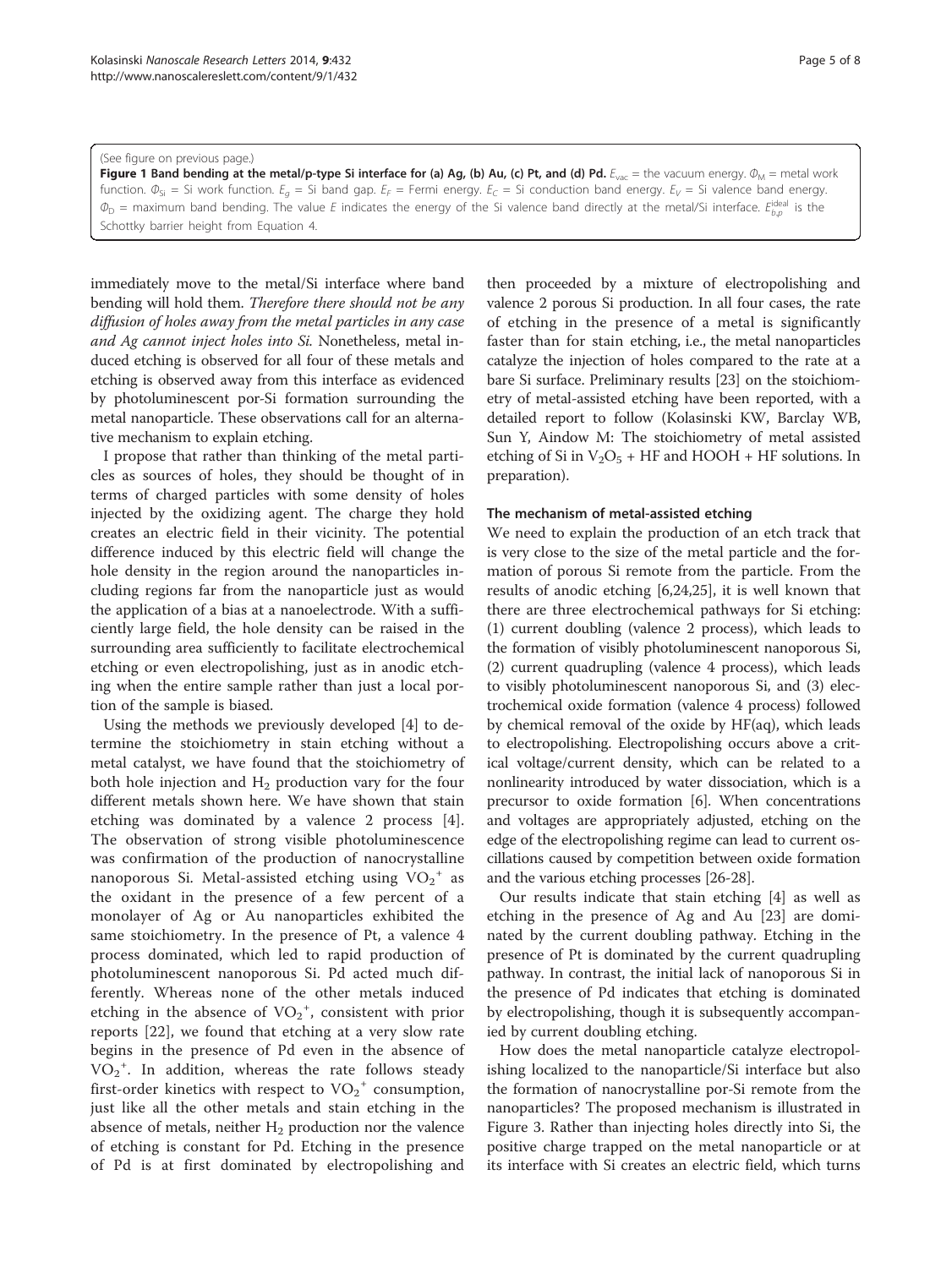<span id="page-6-0"></span>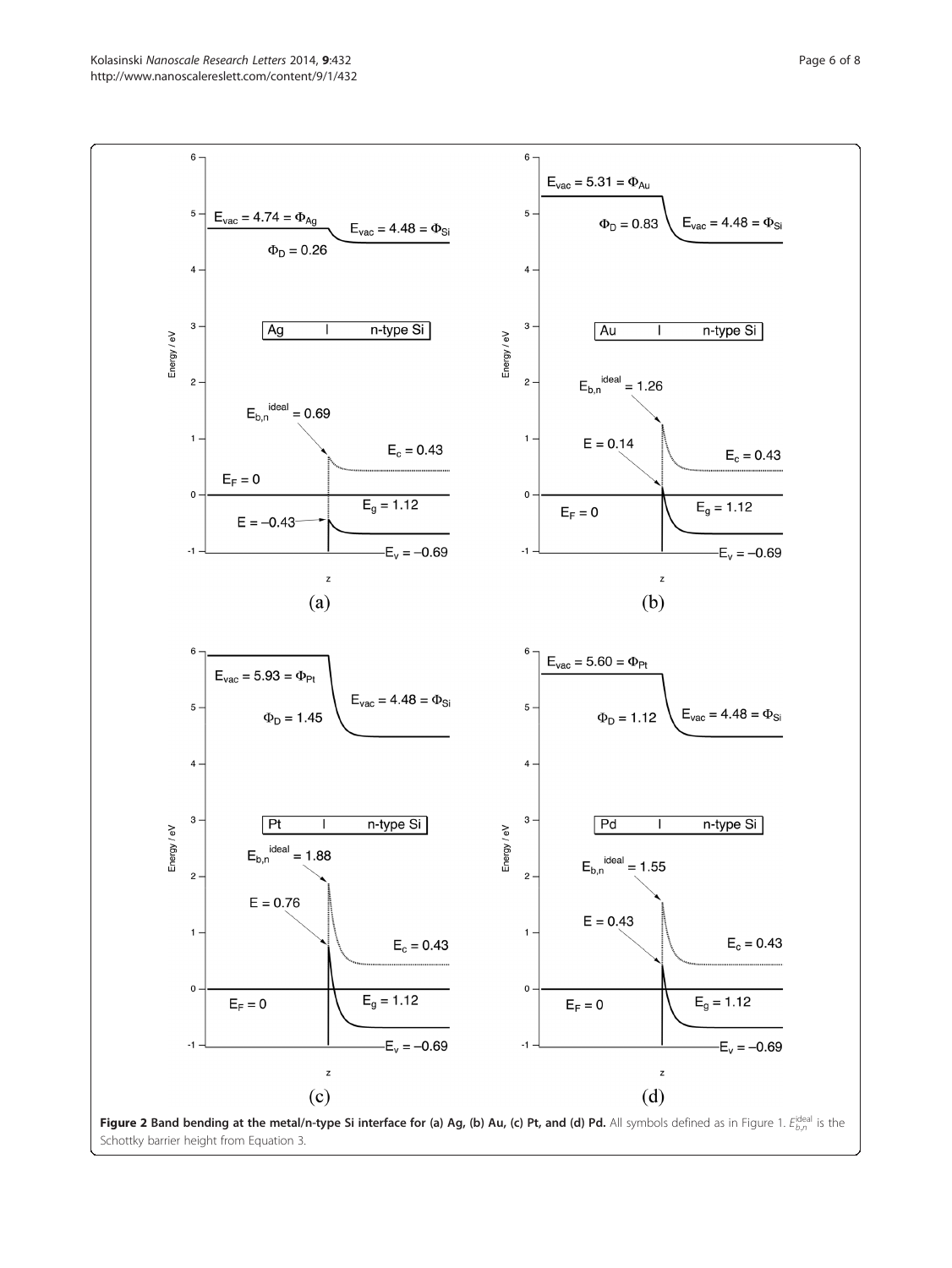<span id="page-7-0"></span>

the nanoparticle into a local anodic power supply. If the voltage is high (above approximately 2 V), anodic etching will enter the electropolishing regime [\[29\]](#page-8-0). This would explain the formation of an etch track roughly the size of the metal nanoparticle. Simply estimating the electrical potential V induced by a charge  $q$  at a distance  $r$  from the center the metal nanoparticle with  $V(r) = (4\pi\epsilon_0)^{-1}(q/r)$ , it is found that injection of seven holes into a 5-nm radius nanoparticle will lead to a voltage that exceeds 2 V at the nanoparticle/Si interface. For n-type Si, avalanche breakdown induced etching in the dark is observed for a bias in excess of 10 V [\[29\]](#page-8-0). Injection of 35 holes would be sufficient to induce a 10-V bias at the nanoparticle/Si interface. Therefore, it is suggested here that a steady state charge imbalance, in which an excess of holes builds up on the metal nanoparticle due to electron transfer to the oxidant in solution, causes the nanoparticle to act as a localized power supply. For a sufficiently large charge imbalance, the electric field generated by the nanoparticle will be able to engender anodic etching not only at the nanoparticle/Si interface but also deeper into the surrounding Si.

Electropolishing will occur at the nanoparticle/Si interface where the potential is highest. Farther away from the metal/Si interface, the electric field is high enough to induce either valence 2 or valence 4 etching and the production of nanocrystalline porous Si. A porous layer surrounding the metal/Si interface would allow for

transport of the etchant solution to the interface, which will facilitate etching and the transport of both reactants to and products away from the reactive interface. The oxidant primarily injects holes at the top of the metal nanoparticle rather than at the metal/Si interface, as illustrated in Figure 3.

# Conclusions

The band structure of the metal/Si interface does not facilitate the diffusion of charge away from a metal after an oxidant has injected a hole into the metal. Therefore, the holes injected into the metal are not directly available to induce etching in Si. It is proposed here that the catalytic injection of holes by an oxidant in solution to a metal (film or nanoparticle) in metal-assisted etching (MAE) leads to a steady state charge imbalance in the metal. This excess charge induces an electric field in the vicinity of the metal and biases the surrounding Si. Close to the metal, the potential is raised sufficiently to induce etching with electropolishing character. Further away from the metal, the potential is sufficient to induce etching that leads to the formation of porous silicon by either a valence 2 or valence 4 process. The balance between valence 2 etching, valence 4 etching, and electropolishing varies depending on the chemical identity of the metal.

#### Competing interests

The author has no competing interests to declare.

# Authors' contribution

KWK performed all calculations, produced the figures and drafted the manuscript before approving the final manuscript.

#### Authors' information

KWK is a Professor of Chemistry as well as a Chartered Chemist (Royal Society of Chemistry) with a Ph.D. in Chemical Physics from Stanford University and a B.S. in Chemistry from the University of Pittsburgh.

#### Acknowledgements

Experiments concerning the stoichiometry of metal-assisted etching to be reported elsewhere were performed together with William B. Barclay, now at the University of Maine. Electron microscopy in support of these experiments was performed with Yu Sun and Mark Aindow at the University of Connecticut. KWK would like to thank Stéphane Bastide, Institut Chimie et Matériaux Paris-Est, CNRS for a stimulating discussion that motivated these calculations. This work has been supported by West Chester University.

# Received: 16 May 2014 Accepted: 29 July 2014 Published: 26 August 2014

### References

- 1. Fuller CS, Ditzenberger JA: Diffusion of donor and acceptor elements in silicon. J Appl Phys 1957, 27:544-553.
- 2. Turner DR: On the mechanism of chemically etching germanium and silicon. J Electrochem Soc 1960, 107:810–816.
- 3. Archer RJ: Stain films on silicon. J Phys Chem Solids 1960, 14:104-110.
- 4. Kolasinski KW, Barclay WB: The stoichiometry of Si electroless etching in  $V<sub>2</sub>O<sub>5</sub>$  + HF solutions. Angew Chem Int Ed Engl 2013, 52:6731–6734.
- 5. Kolasinski KW, Gogola JW, Barclay WB: A test of Marcus theory predictions for electroless etching of silicon. J Phys Chem C 2012, 116:21472–21481.
- 6. Kolasinski KW: Charge transfer and nanostructure formation during electroless etching of silicon. J Phys Chem C 2010, 114:22098-22105.